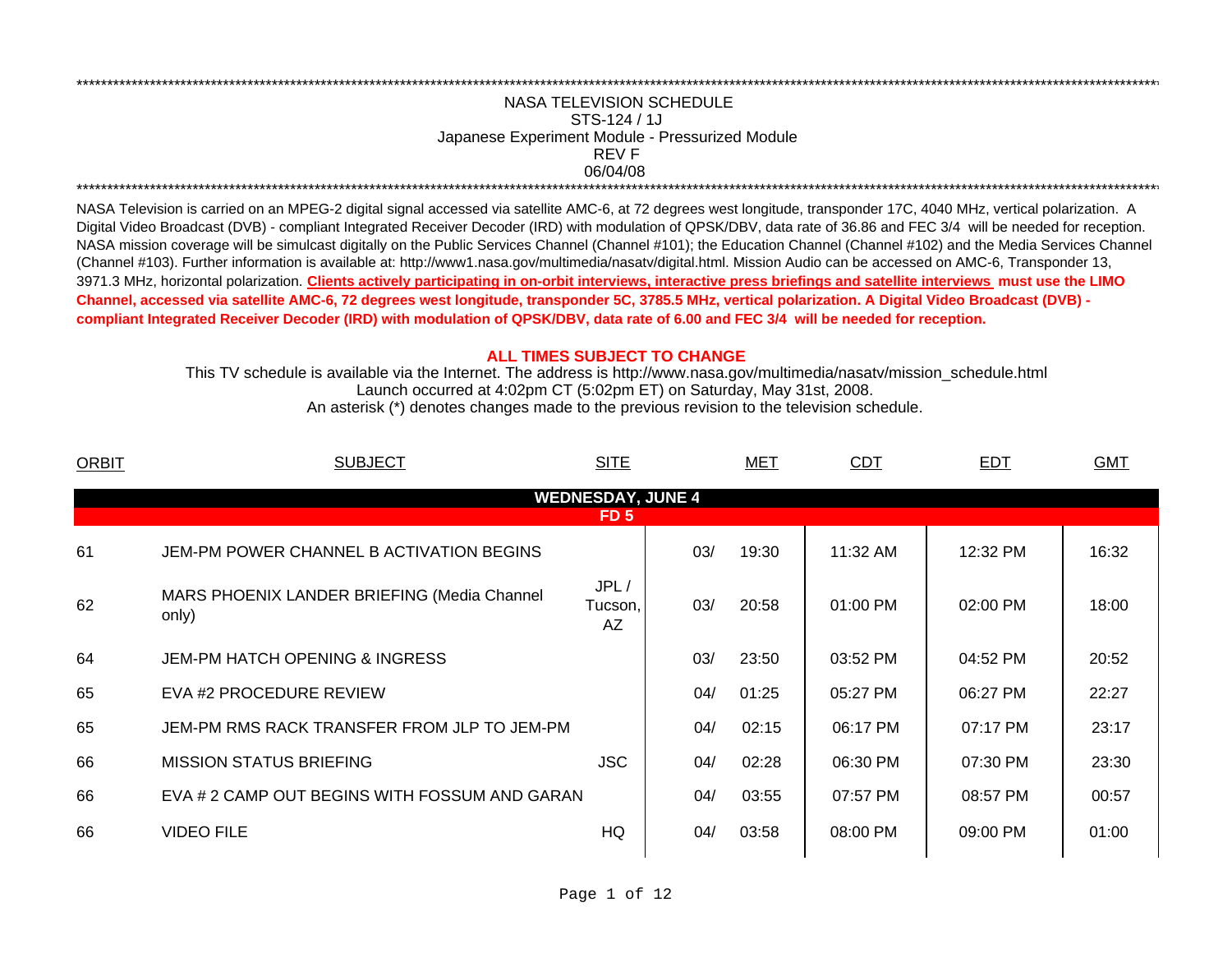| <b>ORBIT</b>            | <b>SUBJECT</b>                                                       | <b>SITE</b>     |     | <b>MET</b> | <b>CDT</b> | <b>EDT</b> | <b>GMT</b> |  |  |  |
|-------------------------|----------------------------------------------------------------------|-----------------|-----|------------|------------|------------|------------|--|--|--|
| 67                      | <b>ISS CREW SLEEP BEGINS</b>                                         |                 | 04/ | 05:00      | 09:02 PM   | 10:02 PM   | 02:02      |  |  |  |
| 68                      | DISCOVERY CREW SLEEP BEGINS                                          |                 | 04/ | 05:30      | 09:32 PM   | 10:32 PM   | 02:32      |  |  |  |
| 68                      | FLIGHT DAY 5 HIGHLIGHTS (replayed on the hour during<br>crew sleep)  | <b>JSC</b>      | 04/ | 05:58      | 10:00 PM   | 11:00 PM   | 03:00      |  |  |  |
| <b>THURSDAY, JUNE 5</b> |                                                                      |                 |     |            |            |            |            |  |  |  |
|                         |                                                                      | FD <sub>6</sub> |     |            |            |            |            |  |  |  |
| 71                      | <b>ISS FLIGHT DIRECTOR UPDATE</b>                                    | <b>JSC</b>      | 04/ | 09:58      | 02:00 AM   | 03:00 AM   | 07:00      |  |  |  |
| 73                      | DISCOVERY / ISS CREW WAKE UP (begins FD 6)                           |                 | 04/ | 13:30      | 05:32 AM   | 06:32 AM   | 10:32      |  |  |  |
| 73                      | ISS FLIGHT DIRECTOR UPDATE REPLAY                                    | <b>JSC</b>      | 04/ | 13:58      | 06:00 AM   | 07:00 AM   | 11:00      |  |  |  |
| 73                      | EVA #2 PREPARATIONS RESUME                                           |                 | 04/ | 14:10      | 06:12 AM   | 07:12 AM   | 11:12      |  |  |  |
| 74                      | JEM-PM TRANSFERS AND OUTFITTING                                      |                 | 04/ | 15:45      | 07:47 AM   | 08:47 AM   | 12:47      |  |  |  |
| 76                      | EVA # 2 BEGINS                                                       |                 | 04/ | 18:30      | 10:32 AM   | 11:32 AM   | 15:32      |  |  |  |
| 76                      | INSTALLATION OF FORWARD AND AFT JTVE                                 |                 | 04/ | 19:05      | 11:07 AM   | 12:07 PM   | 16:07      |  |  |  |
| 77                      | REMOVAL OF JEM RMS COVER AND END EFFECTOR<br><b>MLI COVER</b>        |                 | 04/ | 19:55      | 11:57 AM   | 12:57 PM   | 16:57      |  |  |  |
| 77                      | JEM-PM POWER CHANNEL A ACTIVATION BEGINS                             |                 | 04/ | 20:25      | 12:27 PM   | 01:27 PM   | 17:27      |  |  |  |
| 78                      | HARMONY ZENITH BERTHING PORT PREPARATION                             |                 | 04/ | 20:55      | 12:57 PM   | 01:57 PM   | 17:57      |  |  |  |
| 78                      | INSTALLATION OF JEM-PM TRUNNION AND KEEL<br><b>COVERS</b>            |                 | 04/ | 21:20      | 01:22 PM   | 02:22 PM   | 18:22      |  |  |  |
| 79                      | ESP-3 NITROGEN TANK ASSEMBLY PREPARATION                             |                 | 04/ | 22:00      | 02:02 PM   | 03:02 PM   | 19:02      |  |  |  |
| 79                      | JLP EGRESS AND HATCH CLOSURE                                         |                 | 04/ | 22:55      | 02:57 PM   | 03:57 PM   | 19:57      |  |  |  |
| 79                      | PORT TRUSS CAMERA RETRIEVAL                                          |                 | 04/ | 23:30      | 03:32 PM   | 04:32 PM   | 20:32      |  |  |  |
| 80                      | HARMONY ZENITH PORT CONTROLLER PANEL<br><b>ASSEMBLY INSTALLATION</b> |                 | 05/ | 00:10      | 04:12 PM   | 05:12 PM   | 21:12      |  |  |  |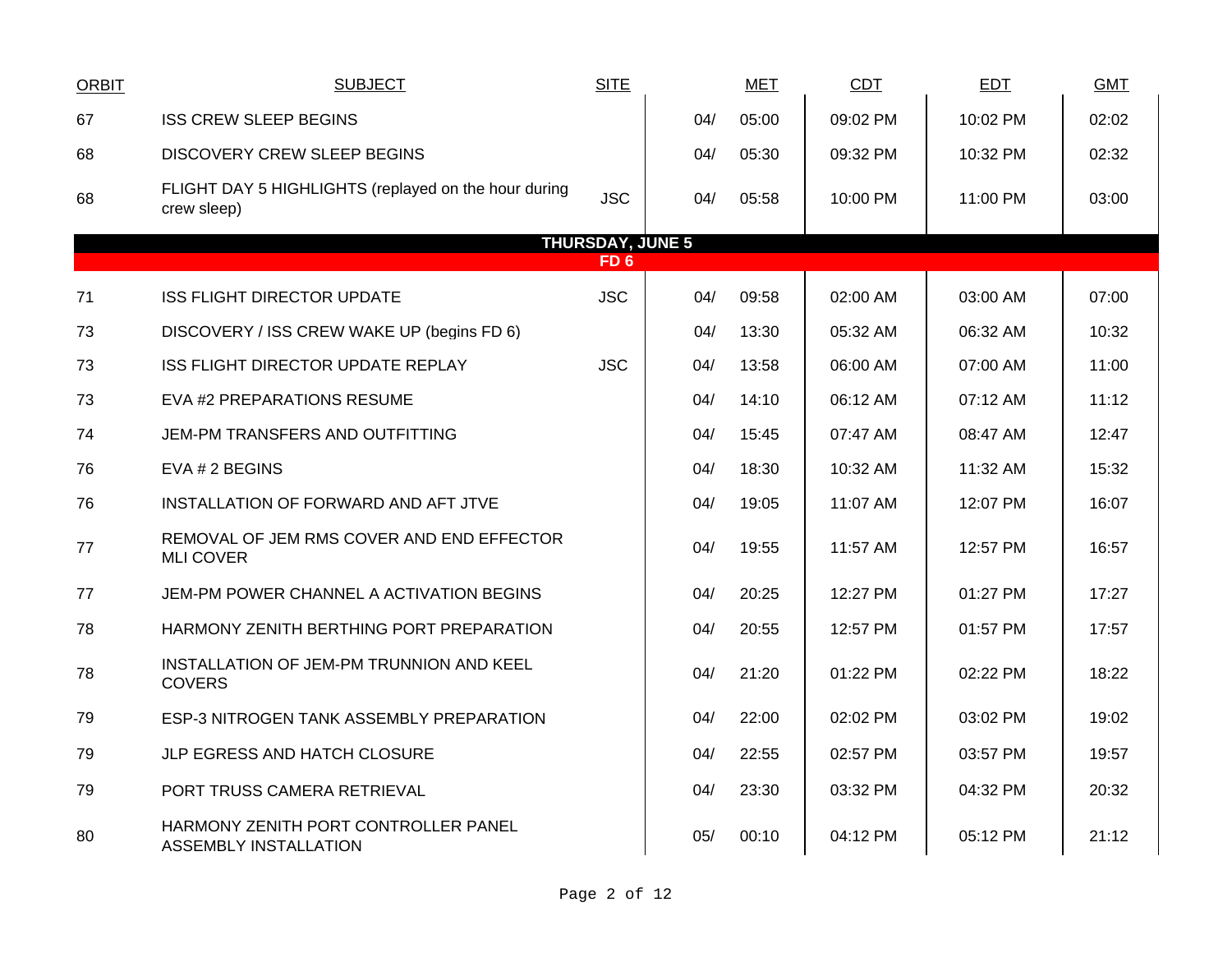| <b>ORBIT</b> | <b>SUBJECT</b>                                                                         | <b>SITE</b>           |     | <b>MET</b> | <b>CDT</b> | <b>EDT</b> | <b>GMT</b> |
|--------------|----------------------------------------------------------------------------------------|-----------------------|-----|------------|------------|------------|------------|
| 80           | EVA # 2 ENDS                                                                           |                       | 05/ | 01:00      | 05:02 PM   | 06:02 PM   | 22:02      |
| 82           | <b>MISSION STATUS BRIEFING</b>                                                         | <b>JSC</b>            | 05/ | 02:58      | 07:00 PM   | 08:00 PM   | 00:00      |
| 82           | <b>VIDEO FILE</b>                                                                      | <b>HQ</b>             | 05/ | 03:58      | 08:00 PM   | 09:00 PM   | 01:00      |
| 83           | <b>ISS CREW SLEEP BEGINS</b>                                                           |                       | 05/ | 05:00      | 09:02 PM   | 10:02 PM   | 02:02      |
| 83           | <b>DISCOVERY CREW SLEEP BEGINS</b>                                                     |                       | 05/ | 05:30      | 09:32 PM   | 10:32 PM   | 02:32      |
| 84           | FLIGHT DAY 6 HIGHLIGHTS (replayed on the hour during<br>crew sleep)                    | <b>JSC</b>            | 05/ | 05:58      | 10:00 PM   | 11:00 PM   | 03:00      |
|              |                                                                                        | <b>FRIDAY, JUNE 6</b> |     |            |            |            |            |
|              |                                                                                        | FD <sub>7</sub>       |     |            |            |            |            |
| 86           | <b>ISS FLIGHT DIRECTOR UPDATE</b>                                                      |                       | 05/ | 09:58      | 02:00 AM   | 03:00 AM   | 07:00      |
| 89           | DISCOVERY / ISS CREW WAKE UP (begins FD 7)                                             |                       | 05/ | 13:30      | 05:32 AM   | 06:32 AM   | 10:32      |
| 89           | ISS FLIGHT DIRECTOR UPDATE REPLAY                                                      | <b>JSC</b>            | 05/ | 13:58      | 06:00 AM   | 07:00 AM   | 11:00      |
| 91           | JLP VESTIBULE CONFIGURATION AND DEMATE                                                 |                       | 05/ | 16:40      | 08:42 AM   | 09:42 AM   | 13:42      |
| 92           | JLP VESTIBULE DEPRESSURIZATION                                                         |                       | 05/ | 19:10      | 11:12 AM   | 12:12 PM   | 16:12      |
| 93           | LIVE INTERVIEWS WITH KMSB-TV, NATIONAL PUBLIC<br>RADIO AND ASSOCIATED PRESS TELEVISION | <b>ISS KU</b>         | 05/ | 19:10      | 11:12 AM   | 12:12 PM   | 16:12      |
| 93           | <b>SSRMS GRAPPLE OF JLP</b>                                                            |                       | 05/ | 21:00      | 01:02 PM   | 02:02 PM   | 18:02      |
| 94           | JLP UNBERTH FROM HARMONY ZENITH PORT                                                   |                       | 05/ | 21:55      | 01:57 PM   | 02:57 PM   | 18:57      |
| 94           | JLP INSTALLATION ON JEM-PM ZENITH PORT BEGINS                                          |                       | 05/ | 22:35      | 02:37 PM   | 03:37 PM   | 19:37      |
| 96           | JLP VESTIBULE LEAK CHECK                                                               |                       | 06/ | 00:55      | 04:57 PM   | 05:57 PM   | 21:57      |
| 97           | JEM RMS FINAL ACTIVATION BEGINS                                                        |                       | 06/ | 01:55      | 05:57 PM   | 06:57 PM   | 22:57      |
| 97           | <b>VIDEO FILE</b>                                                                      | HQ                    | 06/ | 01:58      | 06:00 PM   | 07:00 PM   | 23:00      |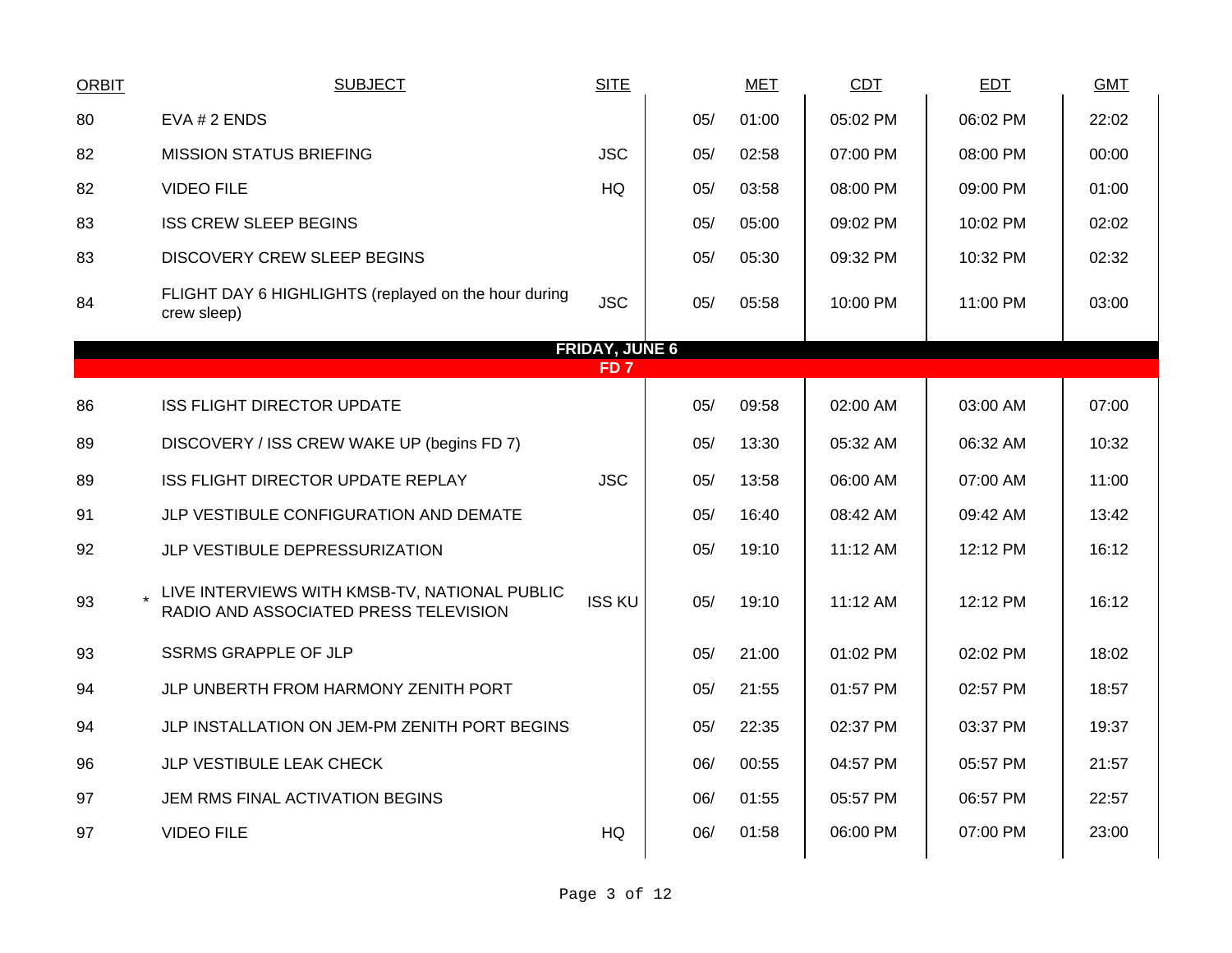| <b>ORBIT</b> | <b>SUBJECT</b>                                                      | <b>SITE</b>             |     | <b>MET</b> | <b>CDT</b> | <b>EDT</b> | <b>GMT</b> |
|--------------|---------------------------------------------------------------------|-------------------------|-----|------------|------------|------------|------------|
| 95           | <b>MISSION STATUS BRIEFING</b>                                      | <b>JSC</b>              | 05/ | 02:28      | 06:30 PM   | 07:30 PM   | 23:30      |
| 98           | <b>ISS CREW SLEEP BEGINS</b>                                        |                         | 06/ | 04:30      | 08:32 PM   | 09:32 PM   | 01:32      |
| 99           | <b>DISCOVERY CREW SLEEP BEGINS</b>                                  |                         | 06/ | 05:00      | 09:02 PM   | 10:02 PM   | 02:02      |
| 99           | FLIGHT DAY 7 HIGHLIGHTS (replayed on the hour during<br>crew sleep) | <b>JSC</b>              | 06/ | 05:58      | 10:00 PM   | 11:00 PM   | 03:00      |
|              |                                                                     | <b>SATURDAY, JUNE 7</b> |     |            |            |            |            |
|              |                                                                     | FD <sub>8</sub>         |     |            |            |            |            |
| 102          | <b>ISS FLIGHT DIRECTOR UPDATE</b>                                   | <b>JSC</b>              | 06/ | 09:58      | 02:00 AM   | 03:00 AM   | 07:00      |
| 104          | DISCOVERY / ISS CREW WAKE UP (begins FD 8)                          |                         | 06/ | 13:00      | 05:02 AM   | 06:02 AM   | 10:02      |
| 105          | ISS FLIGHT DIRECTOR UPDATE REPLAY                                   | <b>JSC</b>              | 06/ | 13:58      | 06:00 AM   | 07:00 AM   | 11:00      |
| 107          | JEM RMS HOLD / RELEASE MECHANISM INITIAL<br>RELEASE TEST            |                         | 06/ | 18:15      | 10:17 AM   | 11:17 AM   | 15:17      |
| 108          | JEM RMS INITIAL DEPLOY                                              |                         | 06/ | 19:15      | 11:17 AM   | 12:17 PM   | 16:17      |
| 109          | LIVE INTERVIEWS WITH CNN, WCBS-TV, AND WDAY-<br>TV                  | <b>ISS KU</b>           | 06/ | 20:55      | 12:57 PM   | 01:57 PM   | 17:57      |
| 110          | JLP VESTIBULE OUTFITTING                                            |                         | 06/ | 22:15      | 02:17 PM   | 03:17 PM   | 19:17      |
| 111          | EVA #3 PROCEDURE REVIEW                                             |                         | 07/ | 00:25      | 04:27 PM   | 05:27 PM   | 21:27      |
| 112          | <b>JAXA VIP EVENT</b>                                               | <b>ISS KU</b>           | 07/ | 02:00      | 06:02 PM   | 07:02 PM   | 23:02      |
| 112          | <b>MISSION STATUS BRIEFING</b>                                      | <b>JSC</b>              | 07/ | 02:28      | 06:30 PM   | 07:30 PM   | 23:30      |
| 113          | EVA #3 CAMPOUT WITH FOSSUM AND GARAN                                |                         | 07/ | 02:55      | 06:57 PM   | 07:57 PM   | 23:57      |
| 114          | <b>ISS CREW SLEEP BEGINS</b>                                        |                         | 07/ | 04:00      | 08:02 PM   | 09:02 PM   | 01:02      |
| 114          | DISCOVERY CREW SLEEP BEGINS                                         |                         | 07/ | 04:30      | 08:32 PM   | 09:32 PM   | 01:32      |
| 114          | FLIGHT DAY 8 HIGHLIGHTS (replayed on the hour during<br>crew sleep) | <b>JSC</b>              | 07/ | 04:58      | 09:00 PM   | 10:00 PM   | 02:00      |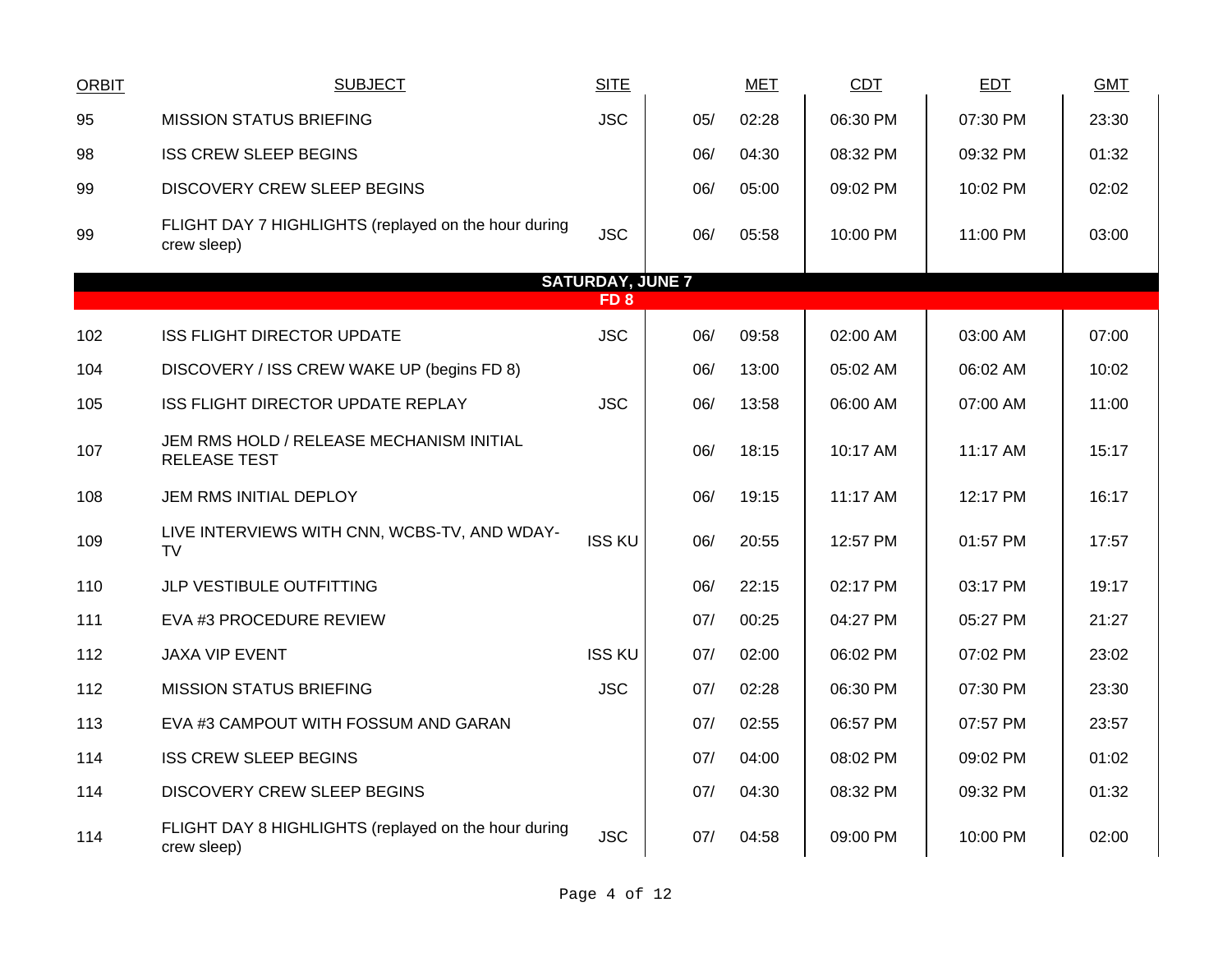| <b>ORBIT</b> | <b>SUBJECT</b>                                                      | <b>SITE</b>           |     | <b>MET</b> | CDT      | <b>EDT</b> | <b>GMT</b> |
|--------------|---------------------------------------------------------------------|-----------------------|-----|------------|----------|------------|------------|
|              |                                                                     | <b>SUNDAY, JUNE 8</b> |     |            |          |            |            |
|              |                                                                     | FD <sub>9</sub>       |     |            |          |            |            |
| 117          | <b>ISS FLIGHT DIRECTOR UPDATE</b>                                   | <b>JSC</b>            | 07/ | 09:28      | 01:30 AM | 02:30 AM   | 06:30      |
| 119          | DISCOVERY / ISS CREW WAKE UP (begins FD 9)                          |                       | 07/ | 12:30      | 04:32 AM | 05:32 AM   | 09:32      |
| 120          | <b>ISS FLIGHT DIRECTOR UPDATE REPLAY</b>                            | <b>JSC</b>            | 07/ | 12:58      | 05:00 AM | 06:00 AM   | 10:00      |
| 120          | EVA #3 PREPARATIONS RESUME                                          |                       | 07/ | 13:10      | 05:12 AM | 06:12 AM   | 10:12      |
| 123          | EVA #3 BEGINS                                                       |                       | 07/ | 17:30      | 09:32 AM | 10:32 AM   | 14:32      |
| 123          | OLD S1 NTA REMOVAL / NEW NTA RETRIEVAL FROM<br>ESP-3                |                       | 07/ | 18:05      | 10:07 AM | 11:07 AM   | 15:07      |
| 124          | <b>NEW S1 NTA INSTALLATION</b>                                      |                       | 07/ | 19:25      | 11:27 AM | 12:27 PM   | 16:27      |
| 124          | JEM RMS MLI REMOVAL AND LAUNCH LOCK<br><b>RETRIEVAL</b>             |                       | 07/ | 20:25      | 12:27 PM | 01:27 PM   | 17:27      |
| 125          | PORT TRUSS CAMERA INSTALLATION                                      |                       | 07/ | 21:40      | 01:42 PM | 02:42 PM   | 18:42      |
| 127          | EVA #3 ENDS                                                         |                       | 07/ | 23:50      | 03:52 PM | 04:52 PM   | 20:52      |
| 128          | <b>MISSION STATUS BRIEFING</b>                                      | <b>JSC</b>            | 08/ | 01:58      | 06:00 PM | 07:00 PM   | 23:00      |
| 129          | <b>ISS CREW SLEEP BEGINS</b>                                        |                       | 08/ | 03:30      | 07:32 PM | 08:32 PM   | 00:32      |
| 130          | <b>DISCOVERY CREW SLEEP BEGINS</b>                                  |                       | 08/ | 04:00      | 08:02 PM | 09:02 PM   | 01:02      |
| 130          | FLIGHT DAY 9 HIGHLIGHTS (replayed on the hour during<br>crew sleep) | <b>JSC</b>            | 08/ | 04:58      | 09:00 PM | 10:00 PM   | 02:00      |
|              |                                                                     | <b>MONDAY, JUNE 9</b> |     |            |          |            |            |
|              |                                                                     | <b>FD 10</b>          |     |            |          |            |            |
| 133          | <b>ISS FLIGHT DIRECTOR UPDATE</b>                                   | <b>JSC</b>            | 08/ | 08:58      | 01:00 AM | 02:00 AM   | 06:00      |
| 135          | DISCOVERY / ISS CREW WAKE UP (begins FD 10)                         |                       | 08/ | 12:00      | 04:02 AM | 05:02 AM   | 09:02      |
| 135          | <b>ISS FLIGHT DIRECTOR UPDATE REPLAY</b>                            | <b>JSC</b>            | 08/ | 12:58      | 05:00 AM | 06:00 AM   | 10:00      |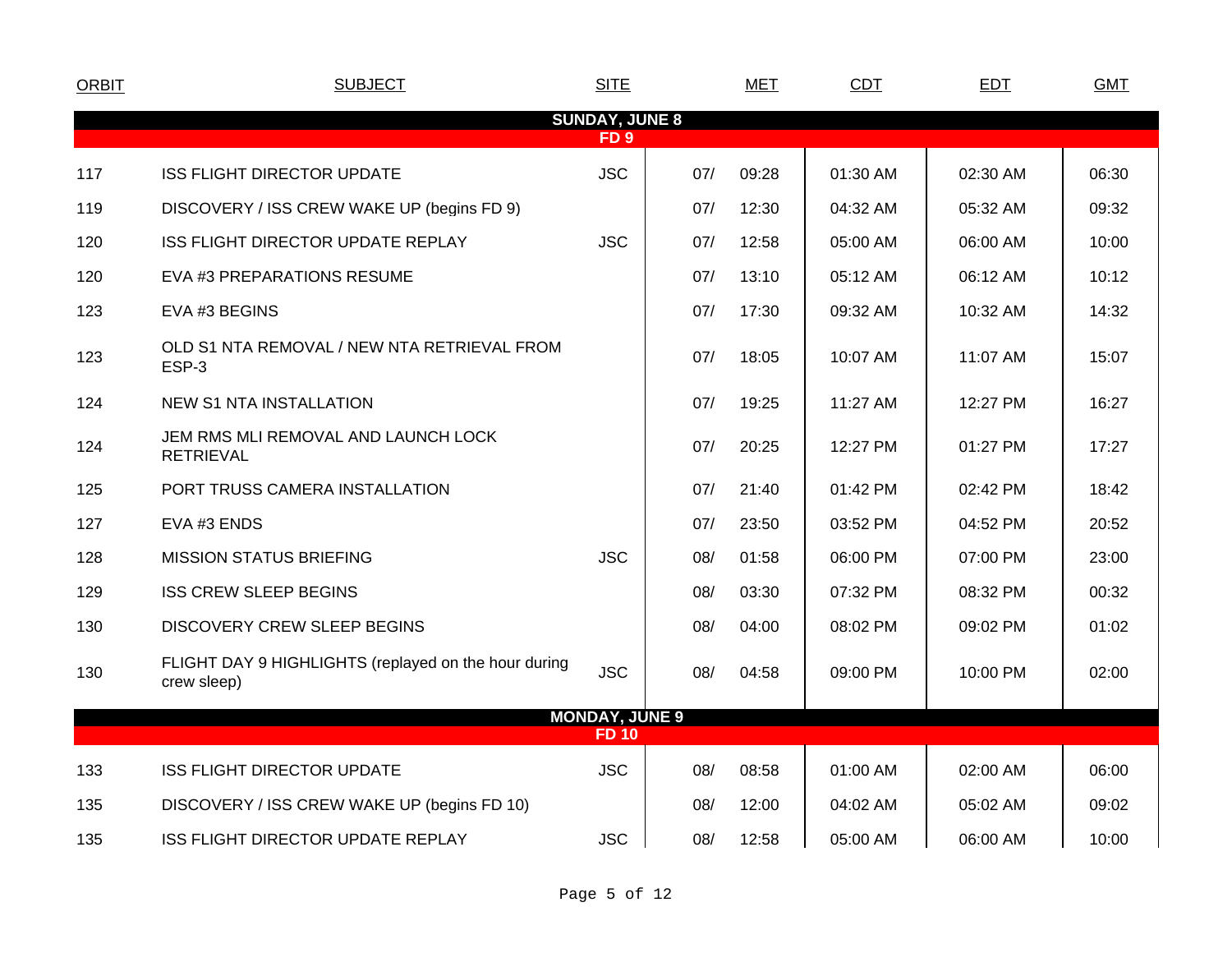| ORBIT | <b>SUBJECT</b>                                                          | <b>SITE</b>                             |     | <b>MET</b> | <b>CDT</b> | <b>EDT</b> | <b>GMT</b> |
|-------|-------------------------------------------------------------------------|-----------------------------------------|-----|------------|------------|------------|------------|
| 137   | JEM RMS FINAL DEPLOY                                                    |                                         | 08/ | 15:05      | 07:07 AM   | 08:07 AM   | 12:07      |
| 137   | JEM RMS MANEUVER TO STOW POSITION                                       |                                         | 08/ | 15:35      | 07:37 AM   | 08:37 AM   | 12:37      |
| 138   | JEM RMS BRAKE CHECK OUT                                                 |                                         | 08/ | 16:25      | 08:27 AM   | 09:27 AM   | 13:27      |
| 140   | BATTERY CHARGER MODULE REPLACEMENT IN<br><b>QUEST AIRLOCK</b>           |                                         | 08/ | 19:15      | 11:17 AM   | 12:17 PM   | 16:17      |
| 140   | JLP VESTIBULE OUTFITTING                                                |                                         | 08/ | 19:40      | 11:42 AM   | 12:42 PM   | 16:42      |
| 141   | JLP INGRESS AND LOGISTICS TRANSFER                                      |                                         | 08/ | 21:20      | 01:22 PM   | 02:22 PM   | 18:22      |
| 143   | JOINT CREW NEWS CONFERENCE                                              | <b>ISS KU</b>                           | 09/ | 00:00      | 04:02 PM   | 05:02 PM   | 21:02      |
| 143   | <b>VIDEO FILE</b>                                                       | <b>HQ</b>                               | 09/ | 00:58      | 05:00 PM   | 06:00 PM   | 22:00      |
| 144   | <b>MISSION STATUS BRIEFING</b>                                          | <b>JSC</b>                              | 09/ | 01:28      | 05:30 PM   | 06:30 PM   | 22:30      |
| 144   | JOINT CREW NEWS CONFERENCE REPLAY WITH<br><b>ENGLISH INTERPRETATION</b> | <b>JSC</b>                              | 09/ | 02:28      | 06:30 PM   | 07:30 PM   | 23:30      |
| 145   | <b>ISS CREW SLEEP BEGINS</b>                                            |                                         | 09/ | 03:00      | 07:02 PM   | 08:02 PM   | 00:02      |
| 145   | <b>DISCOVERY CREW SLEEP BEGINS</b>                                      |                                         | 09/ | 03:30      | 07:32 PM   | 08:32 PM   | 00:32      |
| 146   | FLIGHT DAY 10 HIGHLIGHTS (replayed on the hour during<br>crew sleep)    | <b>JSC</b>                              | 09/ | 03:58      | 08:00 PM   | 09:00 PM   | 01:00      |
|       |                                                                         | <b>TUESDAY, JUNE 10</b><br><b>FD 11</b> |     |            |            |            |            |
| 149   | <b>ISS FLIGHT DIRECTOR UPDATE</b>                                       | <b>JSC</b>                              | 09/ | 08:58      | 01:00 AM   | 02:00 AM   | 06:00      |
| 150   | DISCOVERY / ISS CREW WAKE UP (begins FD 11)                             |                                         | 09/ | 11:30      | 03:32 AM   | 04:32 AM   | 08:32      |
| 151   | ISS FLIGHT DIRECTOR UPDATE REPLAY                                       | <b>JSC</b>                              | 09/ | 12:58      | 05:00 AM   | 06:00 AM   | 10:00      |
| 153   | JEM RMS BACKUP DRIVE SYSTEM SETUP                                       |                                         | 09/ | 15:10      | 07:12 AM   | 08:12 AM   | 12:12      |
| 155   | <b>VIDEO FILE</b>                                                       | <b>HQ</b>                               | 09/ | 18:58      | 11:00 AM   | 12:00 PM   | 16:00      |
|       |                                                                         |                                         |     |            |            |            |            |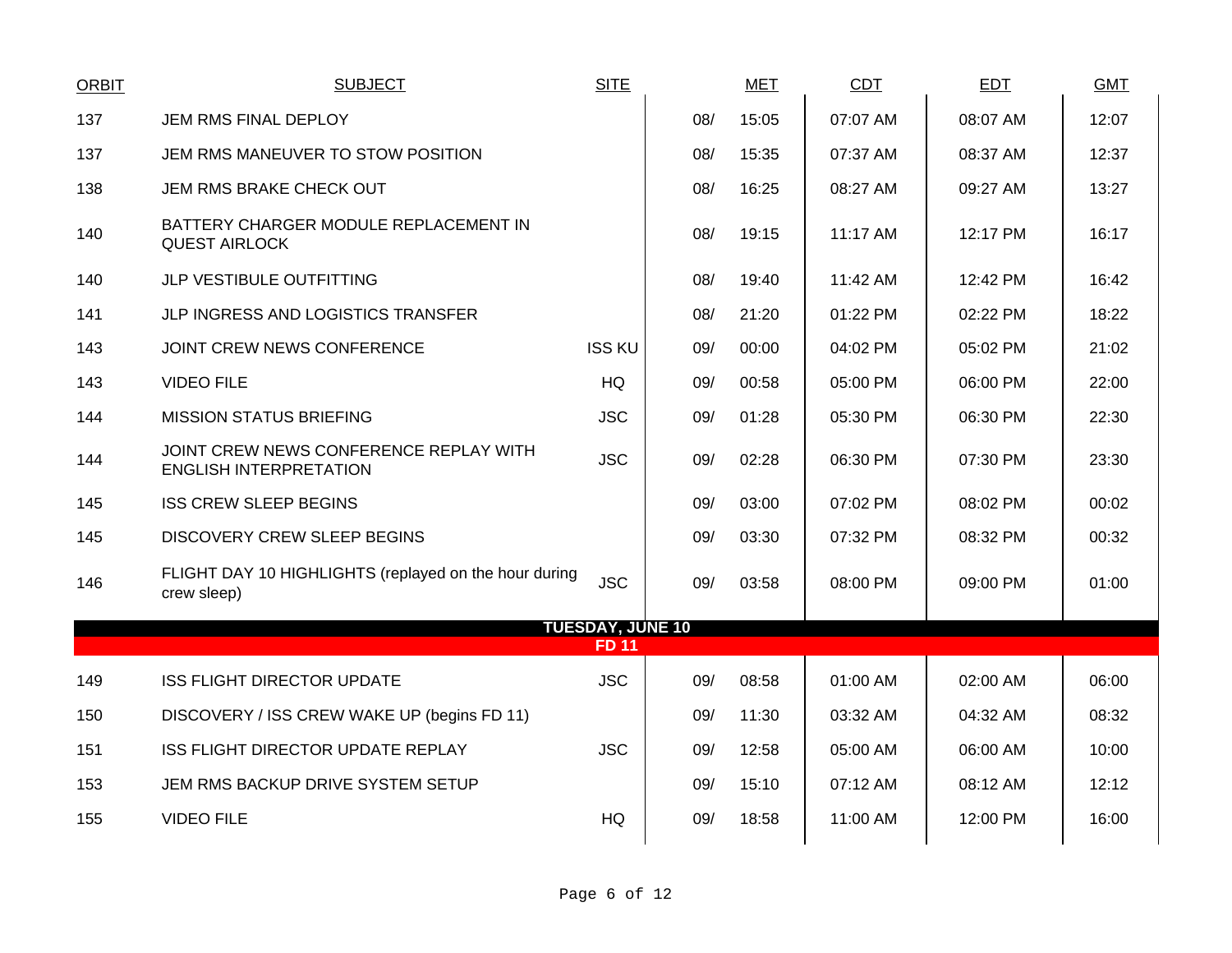| <b>ORBIT</b> | <b>SUBJECT</b>                                                         | <b>SITE</b>                              |     | <b>MET</b> | <b>CDT</b> | <b>EDT</b> | <b>GMT</b> |
|--------------|------------------------------------------------------------------------|------------------------------------------|-----|------------|------------|------------|------------|
| 156          | OFF DUTY PERIOD BEGINS                                                 |                                          | 09/ | 20:10      | 12:12 PM   | 01:12 PM   | 17:12      |
| 156          | LIVE INTERVIEWS WITH NBC NEWS, KGO RADIO, AND<br><b>FOX NEWS RADIO</b> | <b>ISS KU</b>                            | 09/ | 20:20      | 12:22 PM   | 01:22 PM   | 17:22      |
| 157          | <b>MISSION STATUS BRIEFING</b>                                         | <b>JSC</b>                               | 09/ | 21:28      | 01:30 PM   | 02:30 PM   | 18:30      |
| 158          | FAREWELL AND HATCH CLOSURE                                             |                                          | 09/ | 22:55      | 02:57 PM   | 03:57 PM   | 19:57      |
| 158          | ODS LEAK CHECK / RENDEZVOUS TOOL CHECKOUT                              |                                          | 09/ | 23:30      | 03:32 PM   | 04:32 PM   | 20:32      |
| 160          | <b>ISS CREW SLEEP BEGINS</b>                                           |                                          | 10/ | 02:30      | 06:32 PM   | 07:32 PM   | 23:32      |
| 161          | <b>DISCOVERY CREW SLEEP BEGINS</b>                                     |                                          | 10/ | 03:00      | 07:02 PM   | 08:02 PM   | 00:02      |
| 162          | FLIGHT DAY 11 HIGHLIGHTS (replayed on the hour during<br>crew sleep)   | <b>JSC</b>                               | 10/ | 03:58      | 08:00 PM   | 09:00 PM   | 01:00      |
|              |                                                                        | <b>WEDNESDAY, JUNE 11</b><br><b>FD12</b> |     |            |            |            |            |
| 165          | <b>ISS FLIGHT DIRECTOR UPDATE</b>                                      | <b>JSC</b>                               | 10/ | 09:58      | 02:00 AM   | 03:00 AM   | 07:00      |
|              |                                                                        |                                          |     |            |            |            |            |
|              |                                                                        |                                          |     |            |            |            |            |
| 166          | DISCOVERY / ISS CREW WAKE UP (begins FD 12)                            |                                          | 10/ | 11:00      | 03:02 AM   | 04:02 AM   | 08:02      |
| 166          | ISS FLIGHT DIRECTOR UPDATE REPLAY                                      | <b>JSC</b>                               | 10/ | 11:28      | 03:30 AM   | 04:30 AM   | 08:30      |
| 167          | CENTERLINE CAMERA INSTALLATION                                         |                                          | 10/ | 13:15      | 05:17 AM   | 06:17 AM   | 10:17      |
| 168          | <b>DISCOVERY UNDOCKS FROM ISS</b>                                      |                                          | 10/ | 14:40      | 06:42 AM   | 07:42 AM   | 11:42      |
| 168          | DISCOVERY FLYAROUND BEGINS                                             |                                          | 10/ | 15:05      | 07:07 AM   | 08:07 AM   | 12:07      |
| 169          | FINAL SEPARATION FROM ISS                                              |                                          | 10/ | 16:23      | 08:25 AM   | 09:25 AM   | 13:25      |
| 170          | VTR PLAYBACK OF UNDOCKING AND FLYAROUND                                |                                          | 10/ | 16:40      | 08:42 AM   | 09:42 AM   | 13:42      |
| 171          | RMS / OBSS LATE INSPECTION OF DISCOVERY'S TPS<br><b>BEGINS</b>         |                                          | 10/ | 18:00      | 10:02 AM   | 11:02 AM   | 15:02      |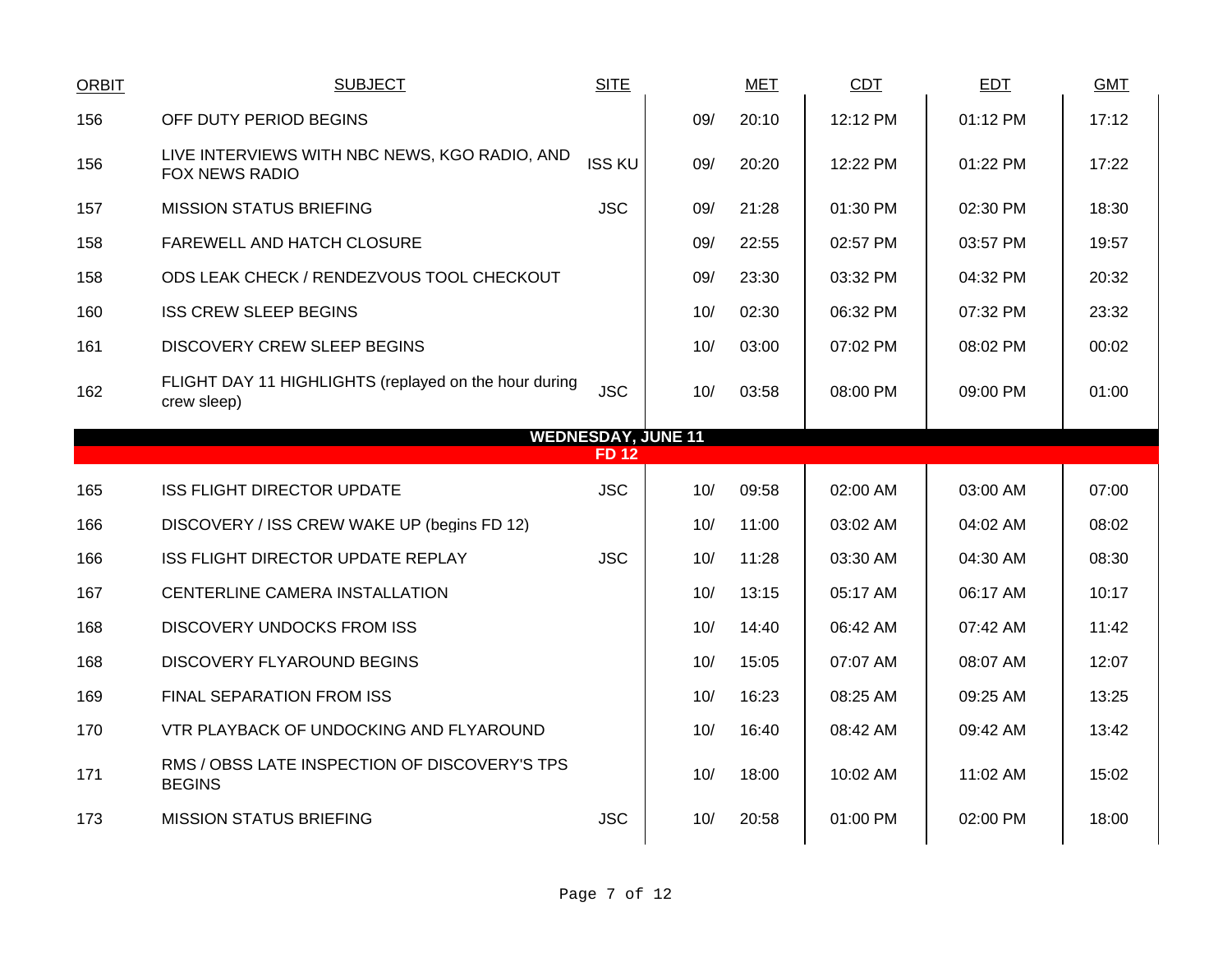| <b>ORBIT</b> | <b>SUBJECT</b>                                                       | <b>SITE</b>              |     | <b>MET</b> | CDT      | <b>EDT</b> | <b>GMT</b> |
|--------------|----------------------------------------------------------------------|--------------------------|-----|------------|----------|------------|------------|
| 174          | <b>VIDEO FILE</b>                                                    | HQ                       | 10/ | 22:58      | 03:00 PM | 04:00 PM   | 20:00      |
| 176          | DISCOVERY / ISS CREW SLEEP BEGINS                                    |                          | 11/ | 02:30      | 06:32 PM | 07:32 PM   | 23:32      |
| 176          | FLIGHT DAY 12 HIGHLIGHTS (replayed on the hour during<br>crew sleep) | <b>JSC</b>               | 11/ | 02:58      | 07:00 PM | 08:00 PM   | 00:00      |
|              |                                                                      | <b>THURSDAY, JUNE 12</b> |     |            |          |            |            |
|              |                                                                      | <b>FD13</b>              |     |            |          |            |            |
| 181          | DISCOVERY CREW WAKE UP (begins FD 13)                                |                          | 11/ | 10:30      | 02:32 AM | 03:32 AM   | 07:32      |
| 183          | OFF DUTY PERIOD BEGINS                                               |                          | 11/ | 13:00      | 05:02 AM | 06:02 AM   | 10:02      |
| 187          | <b>VIDEO FILE</b>                                                    | HQ                       | 11/ | 18:58      | 11:00 AM | 12:00 PM   | 16:00      |
| 188          | LIVE INTERVIEWS WITH ESPN AND ABC NEWS                               | <b>TDRE</b>              | 11/ | 20:30      | 12:32 PM | 01:32 PM   | 17:32      |
| 189          | <b>OBSS BERTH</b>                                                    |                          | 11/ | 21:00      | 01:02 PM | 02:02 PM   | 18:02      |
| 189          | <b>RMS POWERDOWN</b>                                                 |                          | 11/ | 22:00      | 02:02 PM | 03:02 PM   | 19:02      |
| 189          | POST MMT BRIEFING                                                    | <b>JSC</b>               | 11/ | 22:28      | 02:30 PM | 03:30 PM   | 19:30      |
| 191          | <b>DISCOVERY CREW SLEEP BEGINS</b>                                   |                          | 12/ | 02:00      | 06:02 PM | 07:02 PM   | 23:02      |
| 192          | FLIGHT DAY 13 HIGHLIGHTS (replayed on the hour during<br>crew sleep) | <b>JSC</b>               | 12/ | 02:58      | 07:00 PM | 08:00 PM   | 00:00      |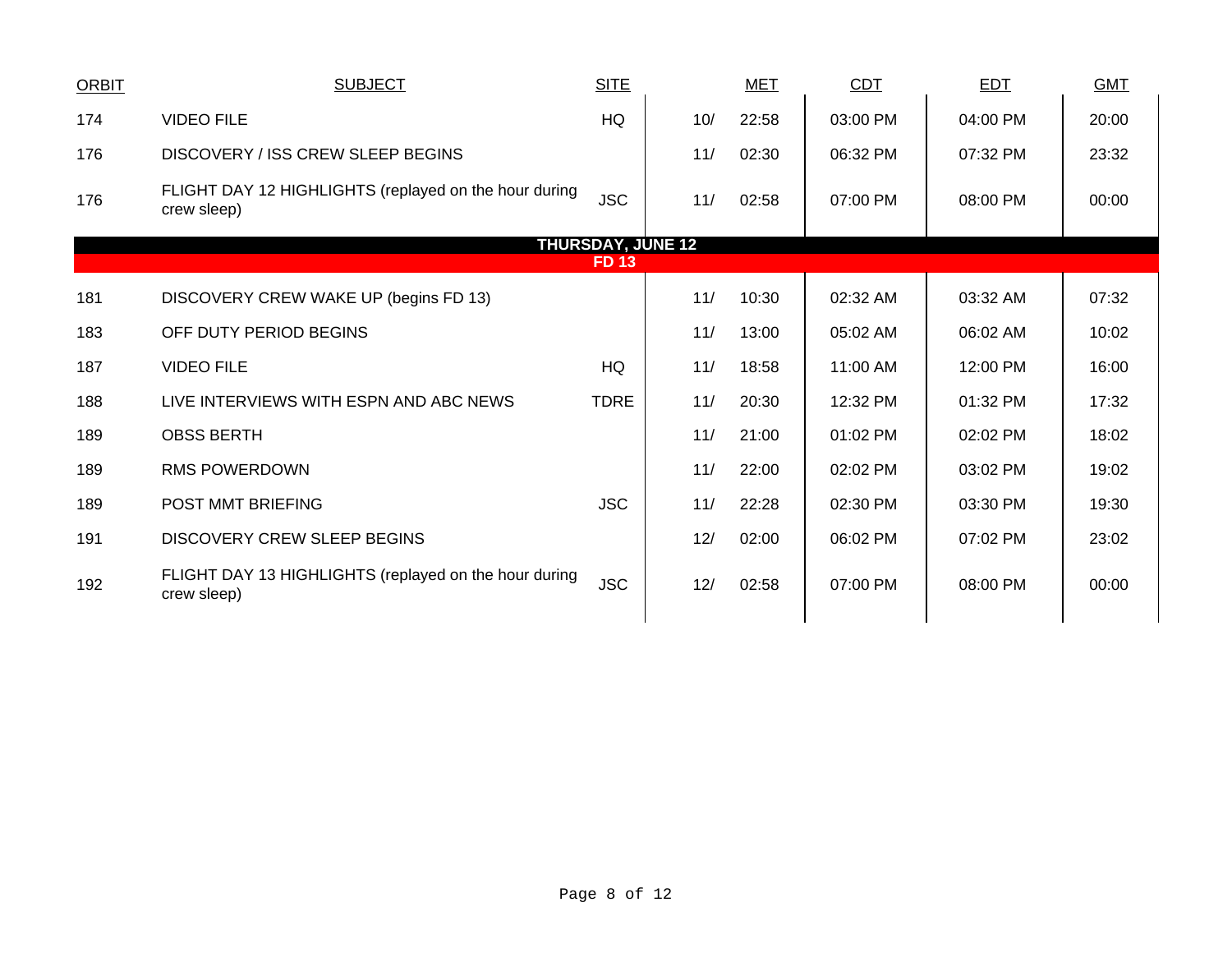| <b>ORBIT</b> | <b>SUBJECT</b>                                                       | <b>SITE</b>                            |     | <b>MET</b> | CDT      | EDT      | <b>GMT</b> |
|--------------|----------------------------------------------------------------------|----------------------------------------|-----|------------|----------|----------|------------|
|              |                                                                      | <b>FRIDAY, JUNE 13</b><br><b>FD 14</b> |     |            |          |          |            |
| 197          | DISCOVERY CREW WAKE UP (begins FD 14)                                |                                        | 12/ | 10:00      | 02:02 AM | 03:02 AM | 07:02      |
| 199          | <b>CABIN STOWAGE BEGINS</b>                                          |                                        | 12/ | 13:05      | 05:07 AM | 06:07 AM | 10:07      |
| 199          | <b>FCS CHECKOUT</b>                                                  |                                        | 12/ | 13:35      | 05:37 AM | 06:37 AM | 10:37      |
| 200          | <b>RCS HOT-FIRE TEST</b>                                             |                                        | 12/ | 14:45      | 06:47 AM | 07:47 AM | 11:47      |
| 200          | <b>ORBIT ADJUST BURN</b>                                             |                                        | 12/ | 15:25      | 07:27 AM | 08:27 AM | 12:27      |
| 201          | <b>CREW DEORBIT PREPARATION BRIEFING</b>                             |                                        | 12/ | 17:05      | 09:07 AM | 10:07 AM | 14:07      |
| 202          | LIVE INTERVIEWS WITH CBS NEWS, WCBS RADIO,<br>AND WINS RADIO         | <b>TDRE</b>                            | 12/ | 18:35      | 10:37 AM | 11:37 AM | 15:37      |
| 203          | <b>VIDEO FILE</b>                                                    | HQ                                     | 12/ | 19:28      | 11:30 AM | 12:30 PM | 16:30      |
| 204          | REISMAN'S RECUMBENT SEAT SET UP                                      |                                        | 12/ | 20:55      | 12:57 PM | 01:57 PM | 17:57      |
| 204          | <b>MISSION STATUS BRIEFING</b>                                       | <b>JSC</b>                             | 12/ | 20:58      | 01:00 PM | 02:00 PM | 18:00      |
| 205          | KU-BAND ANTENNA STOWAGE                                              |                                        | 12/ | 22:00      | 02:02 PM | 03:02 PM | 19:02      |
| 206          | DELTA 2 / OSTM PRELAUNCH MISSION BRIEFING                            | <b>VAFB</b>                            | 12/ | 22:58      | 03:00 PM | 04:00 PM | 20:00      |
| 206          | DELTA 2 / OSTM PRELAUNCH SCIENCE BRIEFING                            | <b>VAFB</b>                            | 12/ | 23:58      | 04:00 PM | 05:00 PM | 21:00      |
| 207          | <b>DISCOVERY CREW SLEEP BEGINS</b>                                   |                                        | 13/ | 01:30      | 05:32 PM | 06:32 PM | 22:32      |
| 207          | FLIGHT DAY 14 HIGHLIGHTS (replayed on the hour during<br>crew sleep) | <b>JSC</b>                             | 13/ | 01:58      | 06:00 PM | 07:00 PM | 23:00      |
|              |                                                                      |                                        |     |            |          |          |            |
|              |                                                                      |                                        |     |            |          |          |            |
|              |                                                                      |                                        |     |            |          |          |            |
|              |                                                                      |                                        |     |            |          |          |            |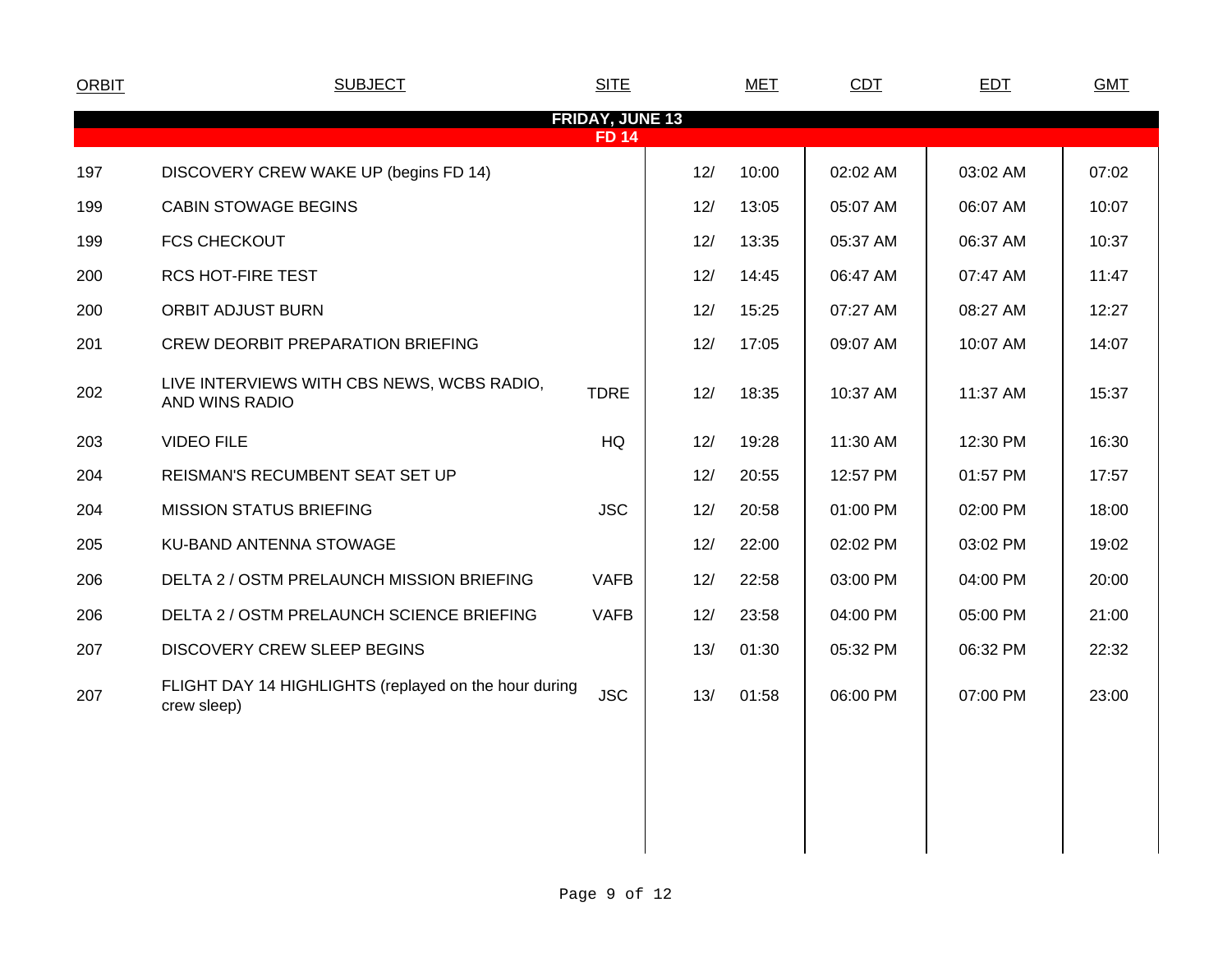| <b>ORBIT</b> | <b>SUBJECT</b>                                                                              | <b>SITE</b>                              |     | <b>MET</b> | CDT              | <b>EDT</b> | <b>GMT</b> |  |
|--------------|---------------------------------------------------------------------------------------------|------------------------------------------|-----|------------|------------------|------------|------------|--|
|              |                                                                                             | <b>SATURDAY, JUNE 14</b><br><b>FD 15</b> |     |            |                  |            |            |  |
| 212          | DISCOVERY CREW WAKE UP (begins FD 15)                                                       |                                          | 13/ | 09:30      | 01:32 AM         | 02:32 AM   | 06:32      |  |
| 214          | <b>DEORBIT PREPARATIONS BEGIN</b>                                                           |                                          | 13/ | 12:55      | 04:57 AM         | 05:57 AM   | 09:57      |  |
| 215          | PAYLOAD BAY DOOR CLOSING                                                                    |                                          | 13/ | 14:29      | 06:31 AM         | 07:31 AM   | 11:31      |  |
| 217          | <b>DEORBIT BURN</b>                                                                         |                                          | 13/ | 17:09      | 09:11 AM         | 10:11 AM   | 14:11      |  |
| 218          | MILA C-BAND RADAR ACQUISITION OF DISCOVERY                                                  |                                          | 13/ | 17:58      | 10:00 AM         | 11:00 AM   | 15:00      |  |
| 218          | <b>KSC LANDING</b>                                                                          | <b>KSC</b>                               | 13/ | 18:11      | 10:13 AM         | 11:13 AM   | 15:13      |  |
|              | POST-LANDING NEWS CONFERENCE                                                                | <b>KSC</b>                               |     |            | NET L+2 HRS.     |            |            |  |
|              | ENTRY FLIGHT CONTROL TEAM VIDEO REPLAY<br>(replayed after Post-Landing News Conference)     | <b>JSC</b>                               |     |            | $\sim$ L+3 HRS.  |            |            |  |
|              | STS-124 MISSION HIGHLIGHTS VIDEO REPLAY<br>(replayed after Entry Flight Control Team Video) | <b>JSC</b>                               |     |            | $~$ - L+3.5 HRS. |            |            |  |
|              | STS-124 CREW NEWS CONFERENCE (may be<br>postponed or cancelled)                             | <b>KSC</b>                               |     |            | NET L+4.5 HRS.   |            |            |  |
|              | VIDEO B-ROLL OF REISMAN IN CREW QUARTERS<br>(pending availability)                          | <b>KSC</b>                               |     |            | NET L+6.5 HRS.   |            |            |  |
|              |                                                                                             |                                          |     |            |                  |            |            |  |
|              |                                                                                             |                                          |     |            |                  |            |            |  |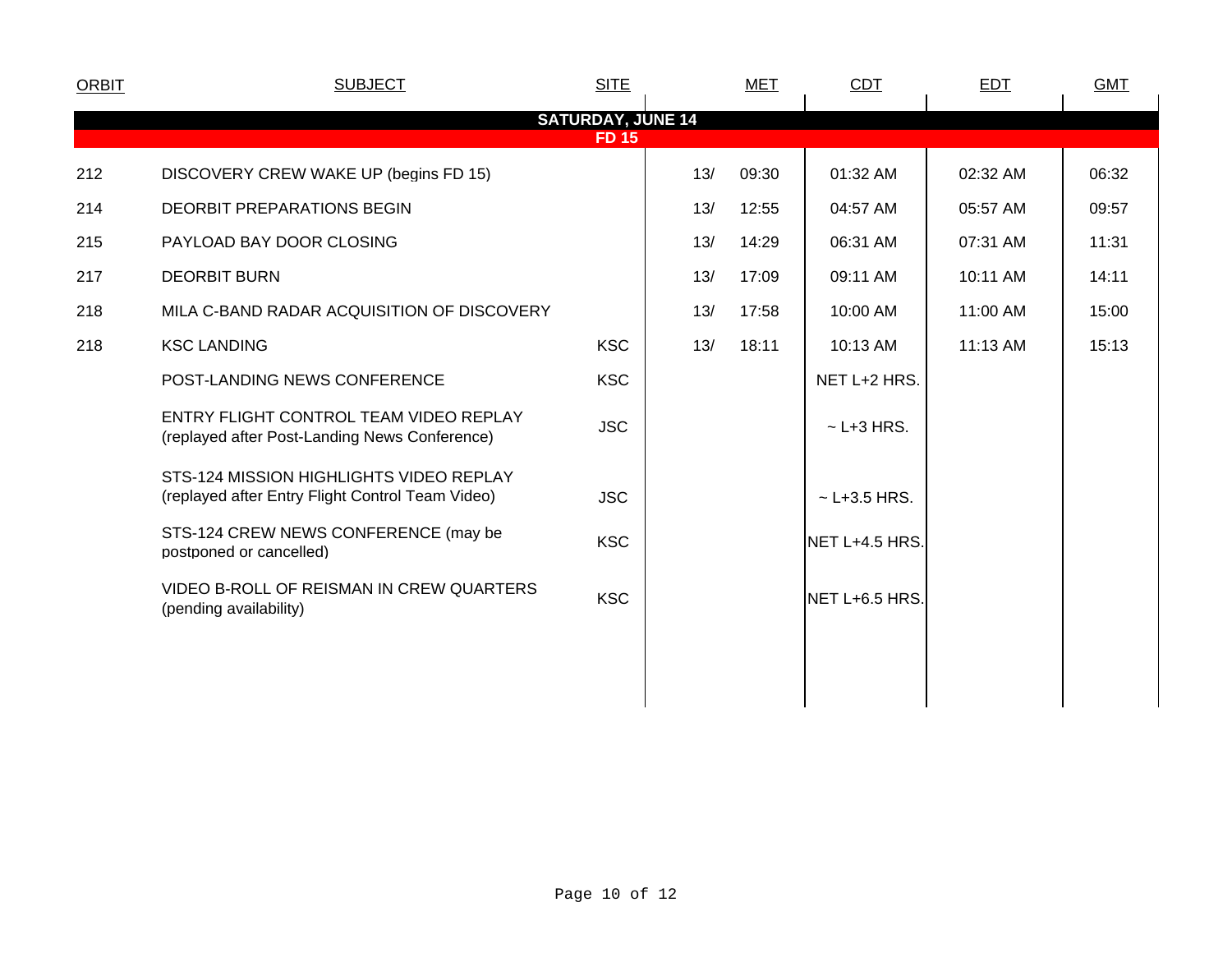| <b>ORBIT</b>    | <b>SUBJECT</b>                                                                                              | <b>SITE</b>                | MET | <b>CDT</b> | <b>EDT</b> | <b>GMT</b> |
|-----------------|-------------------------------------------------------------------------------------------------------------|----------------------------|-----|------------|------------|------------|
|                 |                                                                                                             |                            |     |            |            |            |
|                 |                                                                                                             | <b>DEFINITION OF TERMS</b> |     |            |            |            |
|                 |                                                                                                             |                            |     |            |            |            |
| AMC:            | <b>Americom Satellite</b>                                                                                   |                            |     |            |            |            |
| ATV:            | <b>Automated Transport Vehicle</b>                                                                          |                            |     |            |            |            |
| CDRA:           | Carbon Dioxide Removal Assembly in U.S. Destiny Laboratory                                                  |                            |     |            |            |            |
| CDT:            | <b>Central Daylight Time</b>                                                                                |                            |     |            |            |            |
| Destiny:        | U.S. Laboratory on ISS                                                                                      |                            |     |            |            |            |
| EMU:            | <b>Extravehicular Mobility Unit</b>                                                                         |                            |     |            |            |            |
| ETCS:<br>ESA:   | <b>External Thermal Control System</b>                                                                      |                            |     |            |            |            |
| ESP:            | European Space Agency<br><b>External Stowage Platform</b>                                                   |                            |     |            |            |            |
| EDT:            | Eastern Daylight Time                                                                                       |                            |     |            |            |            |
| ETVCG:          | <b>External Television Camera Group</b>                                                                     |                            |     |            |            |            |
| EVA:            | <b>Extravehicular Activity</b>                                                                              |                            |     |            |            |            |
| FCS:            | <b>Flight Control System</b>                                                                                |                            |     |            |            |            |
| FD:             | <b>Flight Day</b>                                                                                           |                            |     |            |            |            |
| GLAST:          | Gamma-ray Large Area Space Telescope                                                                        |                            |     |            |            |            |
| GMT:            | <b>Greenwich Mean Time</b>                                                                                  |                            |     |            |            |            |
| HQ:             | <b>NASA Headquarters</b>                                                                                    |                            |     |            |            |            |
| ISS:            | <b>International Space Station</b>                                                                          |                            |     |            |            |            |
| JAXA:           | Japan Aerospace and Exploration Agency                                                                      |                            |     |            |            |            |
| JEM-PM:         | Japanese Experiment Module - Pressurized Module (KIBO)                                                      |                            |     |            |            |            |
| <b>JEM RMS:</b> | Japanese Experiment Module - Remote Manipulator System                                                      |                            |     |            |            |            |
| JLP:            | Japanese Logistics Module - Pressurized Section                                                             |                            |     |            |            |            |
| JSC:            | Johnson Space Center                                                                                        |                            |     |            |            |            |
| JTVE:           | Japanese Television Equipment                                                                               |                            |     |            |            |            |
| KSC:            | Kennedy Space Center                                                                                        |                            |     |            |            |            |
| Ŀ.              | Launch or Landing time                                                                                      |                            |     |            |            |            |
| LIMO:           | Live Interview Media Outlet channel                                                                         |                            |     |            |            |            |
| MECO:           | Main Engine Cut-Off                                                                                         |                            |     |            |            |            |
| MET:            | Mission Elapsed Time, which begins at the moment of launch and is read: DAYS/HOURS:MINUTES. LAUNCH=00/00:00 |                            |     |            |            |            |
| <b>MILA</b>     | Merritt Island, Florida Tracking Station                                                                    |                            |     |            |            |            |
| MLI:<br>MMT:    | Multi-Layer Insulation<br><b>Mission Management Team</b>                                                    |                            |     |            |            |            |
| MS:             | <b>Mission Specialist</b>                                                                                   |                            |     |            |            |            |
| MT:             | <b>Mobile Transporter</b>                                                                                   |                            |     |            |            |            |
| NET:            | No Earlier Than                                                                                             |                            |     |            |            |            |
| NTA:            | Nitrogen Tank Assembly                                                                                      |                            |     |            |            |            |
| OBSS:           | Orbiter Boom Sensor System                                                                                  |                            |     |            |            |            |
| ODS:            | <b>Orbiter Docking System</b>                                                                               |                            |     |            |            |            |
| OMS:            | <b>Orbital Maneuvering System</b>                                                                           |                            |     |            |            |            |
| OSTM:           | Ocean Surface Topography Mission                                                                            |                            |     |            |            |            |